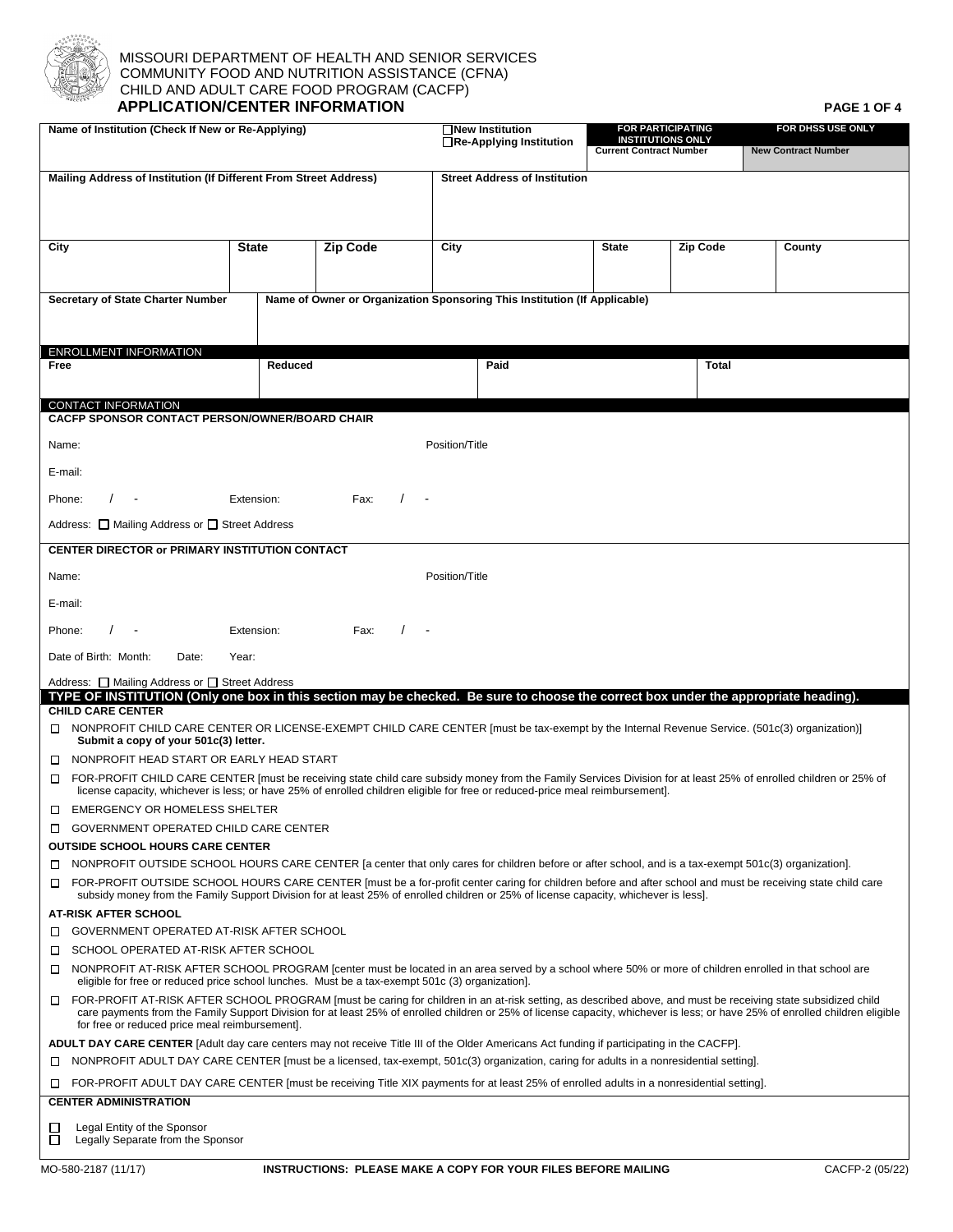| <b>APPLICATION /CENTER INFORMATION</b><br><b>LICENSING INFORMATION</b>                                                                                                                                                                                                                                                                                               |                                  |            |                                          |                                                  |                      |                   |                                         |                                |                       |               | PAGE 2 OF 4                                                                                                                                                  |
|----------------------------------------------------------------------------------------------------------------------------------------------------------------------------------------------------------------------------------------------------------------------------------------------------------------------------------------------------------------------|----------------------------------|------------|------------------------------------------|--------------------------------------------------|----------------------|-------------------|-----------------------------------------|--------------------------------|-----------------------|---------------|--------------------------------------------------------------------------------------------------------------------------------------------------------------|
| Is this a licensed center?                                                                                                                                                                                                                                                                                                                                           |                                  |            |                                          |                                                  |                      |                   |                                         |                                |                       |               |                                                                                                                                                              |
| $\Box$ Yes $\Box$ No                                                                                                                                                                                                                                                                                                                                                 |                                  |            |                                          |                                                  |                      |                   |                                         |                                |                       |               |                                                                                                                                                              |
| Is this center affiliated with a religious organization?                                                                                                                                                                                                                                                                                                             |                                  |            |                                          |                                                  |                      |                   |                                         |                                |                       |               |                                                                                                                                                              |
| $\Box$ Yes $\Box$ No                                                                                                                                                                                                                                                                                                                                                 |                                  |            |                                          |                                                  |                      |                   |                                         |                                |                       |               |                                                                                                                                                              |
| Please select the month(s) of operation (select all that apply)                                                                                                                                                                                                                                                                                                      |                                  |            |                                          |                                                  |                      |                   |                                         |                                |                       |               |                                                                                                                                                              |
| ⊟ ост<br>$\Box$ NOV                                                                                                                                                                                                                                                                                                                                                  | $\Box$ DEC                       | $\Box$ JAN | $\Box$ FEB                               | $\Box$ MAR                                       | $\Box$ APR           |                   | $\square$ MAY                           | $\Box$ JUN                     | $\square$ JUL         | $\Box$ AUG    | $\Box$ SEPT                                                                                                                                                  |
| Age range of participants enrolled at this site (check all that apply)                                                                                                                                                                                                                                                                                               |                                  |            |                                          |                                                  |                      |                   |                                         |                                |                       |               |                                                                                                                                                              |
| $\Box$ 0-11 MONTHS                                                                                                                                                                                                                                                                                                                                                   | $\square$ 1-2 YEARS              |            | $\square$ 3-5 YEARS                      |                                                  | $\square$ 6-12 YEARS |                   | $\Box$ 13-18 YEARS                      |                                | $\Box$ 18 YEARS –OVER |               |                                                                                                                                                              |
| Section for Child Care Regulation to meet minimum health and safety standards?                                                                                                                                                                                                                                                                                       |                                  |            |                                          |                                                  |                      |                   |                                         |                                |                       |               | If this institution is not licensed by any state or federal authority, is the institution license-exempt by religious or nursery school and inspected by the |
| (if yes, include a copy of your dc-100 - license exempt health and safety checklist)<br>Yes<br>ப<br>□<br>(if no, include a copy of your local fire and sanitation inspection).<br>No<br>(if N/A, in a school building)<br>□ N/A                                                                                                                                      |                                  |            |                                          |                                                  |                      |                   |                                         |                                |                       |               |                                                                                                                                                              |
| LICENSE OR LICENSE-EXEMPT NUMBER (DVN)                                                                                                                                                                                                                                                                                                                               |                                  |            |                                          | <b>EFFECTIVE DATE</b><br>$\left  \right $        |                      |                   | $\prime$ /                              | <b>EXPIRATION DATE</b>         |                       |               | <b>LICENSE CAPACITY</b>                                                                                                                                      |
| Is this institution authorized to provide overlap care?                                                                                                                                                                                                                                                                                                              |                                  |            |                                          |                                                  |                      |                   |                                         |                                |                       |               |                                                                                                                                                              |
| (if yes, include a copy of your overlap authorization – form BCC-16 child care facility overlap request).<br>$\square$ Yes<br>$\Box$ No                                                                                                                                                                                                                              |                                  |            |                                          |                                                  |                      |                   |                                         |                                |                       |               |                                                                                                                                                              |
| <b>Hours of Operation</b>                                                                                                                                                                                                                                                                                                                                            |                                  |            |                                          |                                                  | Days of Operation    |                   |                                         |                                |                       |               |                                                                                                                                                              |
| <b>FROM</b>                                                                                                                                                                                                                                                                                                                                                          | $\square$ P.M. TO<br>$\Box$ A.M. |            | $\Box$ A.M.                              | $\Box$ P.M.                                      | $\Box$ M             | $\Box$ T $\Box$ W | $\Box$ Th $\Box$ F                      | ⊟ S                            |                       |               |                                                                                                                                                              |
| <b>AFTER-SCHOOL HOURS PROGRAMS</b><br>List all regularly scheduled supervised, educational or enrichment activities below:                                                                                                                                                                                                                                           |                                  |            |                                          |                                                  |                      |                   |                                         |                                |                       |               |                                                                                                                                                              |
|                                                                                                                                                                                                                                                                                                                                                                      |                                  |            |                                          |                                                  |                      |                   |                                         |                                |                       |               |                                                                                                                                                              |
| <b>School District</b>                                                                                                                                                                                                                                                                                                                                               |                                  |            |                                          |                                                  |                      |                   |                                         |                                |                       |               |                                                                                                                                                              |
| School Full Name                                                                                                                                                                                                                                                                                                                                                     |                                  |            |                                          |                                                  |                      |                   |                                         |                                |                       |               |                                                                                                                                                              |
| Percent of Free/Reduced-Priced Eligible Students                                                                                                                                                                                                                                                                                                                     |                                  |            | ℅                                        |                                                  |                      |                   |                                         |                                |                       |               |                                                                                                                                                              |
| <b>FOR-PROFIT CENTERS ONLY</b>                                                                                                                                                                                                                                                                                                                                       |                                  |            |                                          |                                                  |                      |                   |                                         |                                |                       |               |                                                                                                                                                              |
| <b>IS THIS CENTER</b>                                                                                                                                                                                                                                                                                                                                                | $\Box$                           |            | TITLE XX FOR-PROFIT (child care subsidy) |                                                  | $\Box$               |                   |                                         | <b>FREE/REDUCED FOR-PROFIT</b> |                       |               |                                                                                                                                                              |
| <b>Title XX Beneficiaries</b><br>А.                                                                                                                                                                                                                                                                                                                                  |                                  | В.         | <b>Free Category</b>                     |                                                  | C. Reduced Category  |                   |                                         | D.                             |                       |               | Total Number of Participants Enrolled (A+B+C)                                                                                                                |
|                                                                                                                                                                                                                                                                                                                                                                      |                                  |            |                                          |                                                  |                      |                   |                                         |                                |                       |               |                                                                                                                                                              |
| <b>MEAL SERVICE</b>                                                                                                                                                                                                                                                                                                                                                  |                                  |            |                                          |                                                  |                      |                   |                                         |                                |                       |               |                                                                                                                                                              |
| MEALS FOR WHICH REIMBURSEMENT IS REQUESTED (a center may claim up to two meals and one snack or two snacks and one meal per participant in<br>attendance per day. Emergency homeless shelters may claim up to three meals per day. At-Risk, After School programs may claim only after school supper and/or<br>p.m. snack, with exception of weekends and holidays.) |                                  |            |                                          |                                                  |                      |                   |                                         |                                |                       |               |                                                                                                                                                              |
| Check the meals<br>and snacks to be<br>claimed.                                                                                                                                                                                                                                                                                                                      | $\Box$ Breakfast                 |            | □AM Snack                                |                                                  | $\Box$ Lunch         |                   |                                         | □PM Snack                      |                       | $\Box$ Supper | □Evening Snack                                                                                                                                               |
| Begin Time                                                                                                                                                                                                                                                                                                                                                           |                                  |            |                                          |                                                  |                      |                   |                                         |                                |                       |               |                                                                                                                                                              |
| End Time                                                                                                                                                                                                                                                                                                                                                             |                                  |            |                                          |                                                  |                      |                   |                                         |                                |                       |               |                                                                                                                                                              |
| Note: Meals and snacks may take no more than two hours from start to finish. Meal times should be consistent and held at a time traditionally considered as the                                                                                                                                                                                                      |                                  |            |                                          |                                                  |                      |                   |                                         |                                |                       |               |                                                                                                                                                              |
| normal serving time. For Child Care Centers and Adult Day Care Centers, two hours must elapse between the end of one meal service and beginning of<br>another; this does not apply to At Risk Afterschool.                                                                                                                                                           |                                  |            |                                          |                                                  |                      |                   |                                         |                                |                       |               |                                                                                                                                                              |
| <b>DO YOU SERVE MEALS ON HOLIDAYS?</b> $\Box$ Yes $\Box$ No (if "yes", check all that apply)                                                                                                                                                                                                                                                                         |                                  |            |                                          |                                                  |                      |                   |                                         |                                |                       |               |                                                                                                                                                              |
| □ New Year's                                                                                                                                                                                                                                                                                                                                                         | $\Box$ Presidents Day            |            |                                          | $\Box$ Martin Luther King<br>$\Box$ Memorial Day |                      |                   | $\Box$ Columbus Day<br>$\Box$ Labor Day |                                |                       |               |                                                                                                                                                              |
| $\Box$ Election Day<br>$\Box$ Independence Day                                                                                                                                                                                                                                                                                                                       |                                  |            | $\Box$ Veteran's Day<br>$\Box$ Easter    |                                                  | $\Box$ Thanksgiving  |                   |                                         | $\Box$ Christmas               |                       |               |                                                                                                                                                              |
| $\Box$ Other(s)                                                                                                                                                                                                                                                                                                                                                      |                                  |            |                                          |                                                  |                      |                   |                                         |                                |                       |               |                                                                                                                                                              |
|                                                                                                                                                                                                                                                                                                                                                                      |                                  |            |                                          |                                                  |                      |                   |                                         |                                |                       |               |                                                                                                                                                              |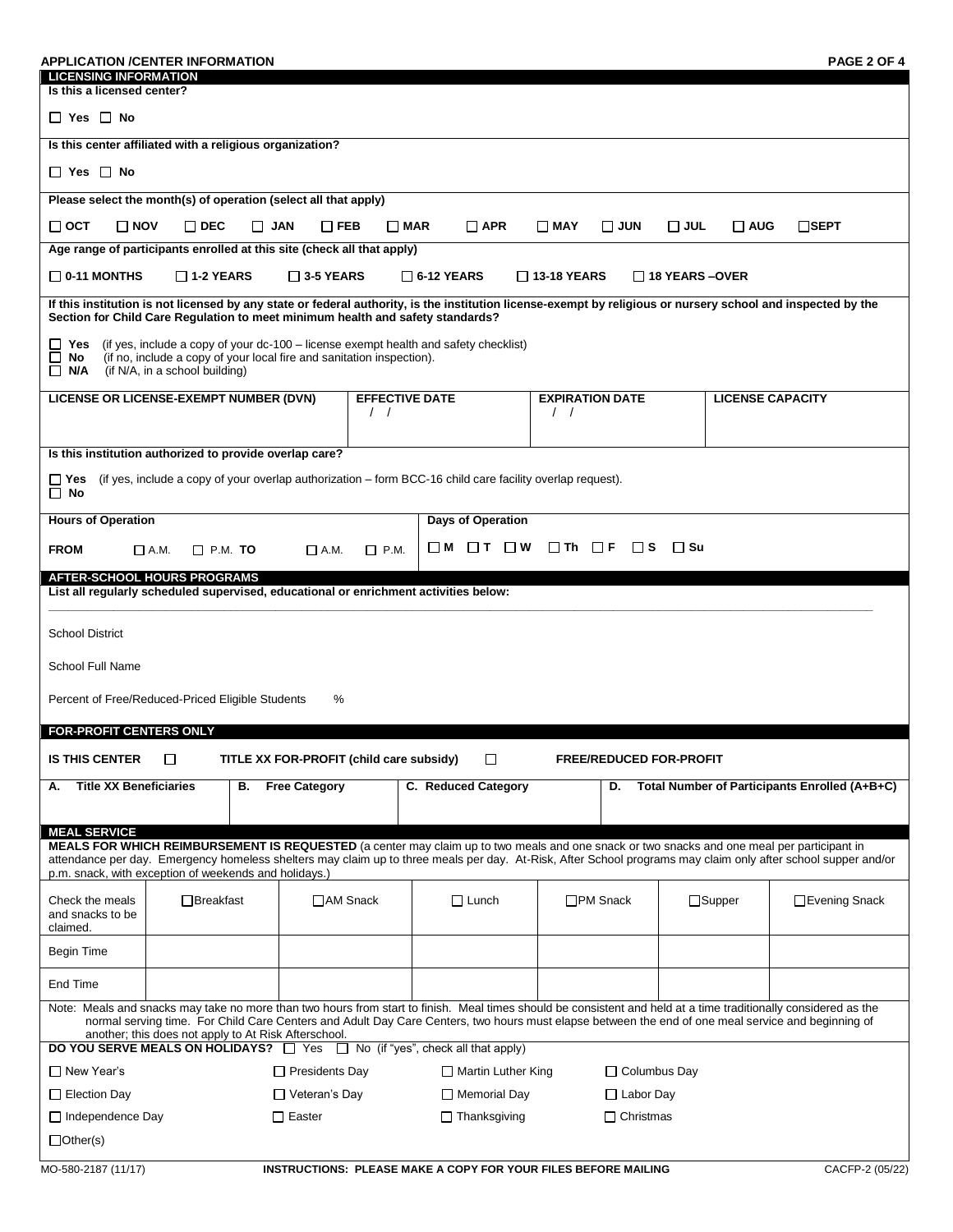| <b>APPLICATION /CENTER INFORMATION</b><br><b>TYPE OF FOOD SERVICE</b><br><b>MEAL PREPARATION</b>                                                                                                                                                                                                                                                                                                                                                                                                                                        |                    |                                                            | PAGE 3 OF 4                                                                           |  |  |  |  |  |
|-----------------------------------------------------------------------------------------------------------------------------------------------------------------------------------------------------------------------------------------------------------------------------------------------------------------------------------------------------------------------------------------------------------------------------------------------------------------------------------------------------------------------------------------|--------------------|------------------------------------------------------------|---------------------------------------------------------------------------------------|--|--|--|--|--|
| <b>ON SITE</b><br>П<br>□<br><b>CENTRAL KITCHEN</b> (Meals are prepared off-site from the institution in a kitchen owned and operated by the institution.)<br><b>Address of Central Kitchen:</b><br><b>SCHOOL FOOD AUTHORITY</b> (Submit a copy of the agreement.)<br><b>COMMERCIAL CATERER (VENDOR)</b> (Contact DHSS for information on procuring contracts for food service. Submit a copy of current food service contract.)<br>$\Box$                                                                                               |                    |                                                            |                                                                                       |  |  |  |  |  |
| <b>Contract For Commercial Caterer</b>                                                                                                                                                                                                                                                                                                                                                                                                                                                                                                  |                    |                                                            |                                                                                       |  |  |  |  |  |
| $\Box$ Vendor Contract < \$250,000 $\Box$ Vendor Contract > = \$250,000                                                                                                                                                                                                                                                                                                                                                                                                                                                                 |                    |                                                            |                                                                                       |  |  |  |  |  |
| Vendor(Caterer) Name (If Applicable)                                                                                                                                                                                                                                                                                                                                                                                                                                                                                                    |                    |                                                            |                                                                                       |  |  |  |  |  |
|                                                                                                                                                                                                                                                                                                                                                                                                                                                                                                                                         |                    |                                                            |                                                                                       |  |  |  |  |  |
| Contract Begin Date:<br>$\left  \right $                                                                                                                                                                                                                                                                                                                                                                                                                                                                                                |                    | <b>Contract End Date:</b><br>$\left  \right $              |                                                                                       |  |  |  |  |  |
|                                                                                                                                                                                                                                                                                                                                                                                                                                                                                                                                         |                    |                                                            |                                                                                       |  |  |  |  |  |
| Is this a pricing or non-pricing program?                                                                                                                                                                                                                                                                                                                                                                                                                                                                                               |                    |                                                            |                                                                                       |  |  |  |  |  |
| PRICING PROGRAM: The center charges a fee, separate from tuition, for meals in order to make up the difference between the reimbursement provided by<br>$\Box$<br>the CACFP and the actual cost of serving the meals. (Pricing programs must contact DHSS for more information regarding charges for meals.)                                                                                                                                                                                                                            |                    |                                                            |                                                                                       |  |  |  |  |  |
| □<br>NON-PRICING PROGRAM: Families pay a general tuition charge that covers all areas of child or adult care services provided by the facility, including the<br>meals. There is no separate identifiable charge for the meals.                                                                                                                                                                                                                                                                                                         |                    |                                                            |                                                                                       |  |  |  |  |  |
| Have you ever been found to be in noncompliance of the Civil Rights Laws by any federal agency?                                                                                                                                                                                                                                                                                                                                                                                                                                         |                    |                                                            |                                                                                       |  |  |  |  |  |
| □ YES<br>$\Box$ NO                                                                                                                                                                                                                                                                                                                                                                                                                                                                                                                      |                    |                                                            |                                                                                       |  |  |  |  |  |
| Is this institution minority owned and operated?<br>Is this institution a registered woman owned and operated institution?                                                                                                                                                                                                                                                                                                                                                                                                              |                    |                                                            |                                                                                       |  |  |  |  |  |
| $\Box$ Yes $\Box$ No                                                                                                                                                                                                                                                                                                                                                                                                                                                                                                                    |                    | $\Box$ Yes $\Box$ No                                       |                                                                                       |  |  |  |  |  |
| CIVIL RIGHTS REVIEW OF INSTITUTION LOCATION (MUST BE COMPLETED BY FIRST TIME APPLICANTS)<br>Collection of racial/ethnic data is for statistical reporting and in no way affects program participation. For information on the racial/ethnic make-up of your<br>area, check with the local Chamber of Commerce, the public library, or the public school system in your area. For racial/ethnic make-up of the participants<br>in the Institution, use visual identification or parental report to determine the racial/ethnic category. |                    |                                                            |                                                                                       |  |  |  |  |  |
|                                                                                                                                                                                                                                                                                                                                                                                                                                                                                                                                         | AREA TO BE SERVED. | PERCENT RACIAL/ETHNIC MAKE-<br>UP OF THE POPULATION OF THE | ACTUAL NUMBER OF PARTICIPANTS<br>ENROLLED IN THE CENTER BY<br>RACIAL/ETHNIC CATEGORY. |  |  |  |  |  |
| AMERICAN INDIAN OR ALASKAN NATIVE                                                                                                                                                                                                                                                                                                                                                                                                                                                                                                       |                    | %                                                          |                                                                                       |  |  |  |  |  |
| ASIAN                                                                                                                                                                                                                                                                                                                                                                                                                                                                                                                                   |                    | %                                                          |                                                                                       |  |  |  |  |  |
| <b>BLACK OR AFRICAN AMERICAN</b>                                                                                                                                                                                                                                                                                                                                                                                                                                                                                                        |                    | ℅                                                          |                                                                                       |  |  |  |  |  |
| NATIVE HAWAIIAN OR OTHER PACIFIC ISLANDER                                                                                                                                                                                                                                                                                                                                                                                                                                                                                               |                    | %                                                          |                                                                                       |  |  |  |  |  |
| <b>WHITE</b>                                                                                                                                                                                                                                                                                                                                                                                                                                                                                                                            |                    | %                                                          |                                                                                       |  |  |  |  |  |
|                                                                                                                                                                                                                                                                                                                                                                                                                                                                                                                                         |                    |                                                            |                                                                                       |  |  |  |  |  |
| WITHIN EACH CATEGORY ABOVE, INDICATE HOW MANY<br>ARE OF HISPANIC OR LATINO ETHNICITY                                                                                                                                                                                                                                                                                                                                                                                                                                                    |                    |                                                            |                                                                                       |  |  |  |  |  |
| <b>INSTRUCTIONS: PLEASE MAKE A COPY FOR YOUR FILES BEFORE MAILING</b><br>MO-580-2187 (11/17)                                                                                                                                                                                                                                                                                                                                                                                                                                            |                    |                                                            | CACFP-2 (9/20)                                                                        |  |  |  |  |  |